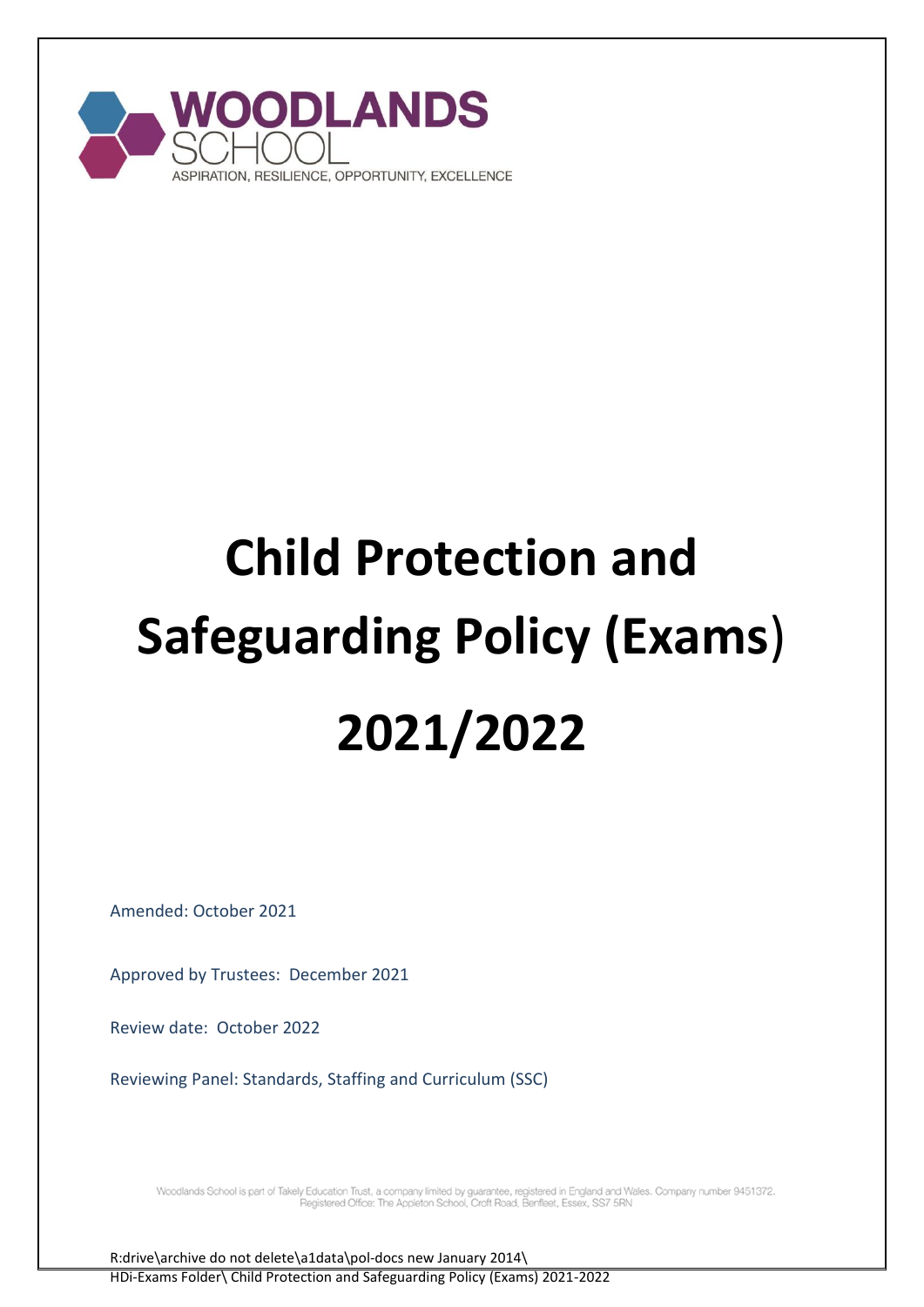# **Key staff involved in the policy**

| Role                                           | Name(s)                                               |
|------------------------------------------------|-------------------------------------------------------|
| Head of centre                                 | <b>David Wright</b>                                   |
| Designated safeguarding lead                   | <b>Dominic Riste</b>                                  |
| safeguarding<br>Designated<br>lead<br>(deputy) | Janet Clark, Hannah Tuna, Donna May and Luka Atkinson |
| Exams officer                                  | <b>Honor Dignan-Roth</b>                              |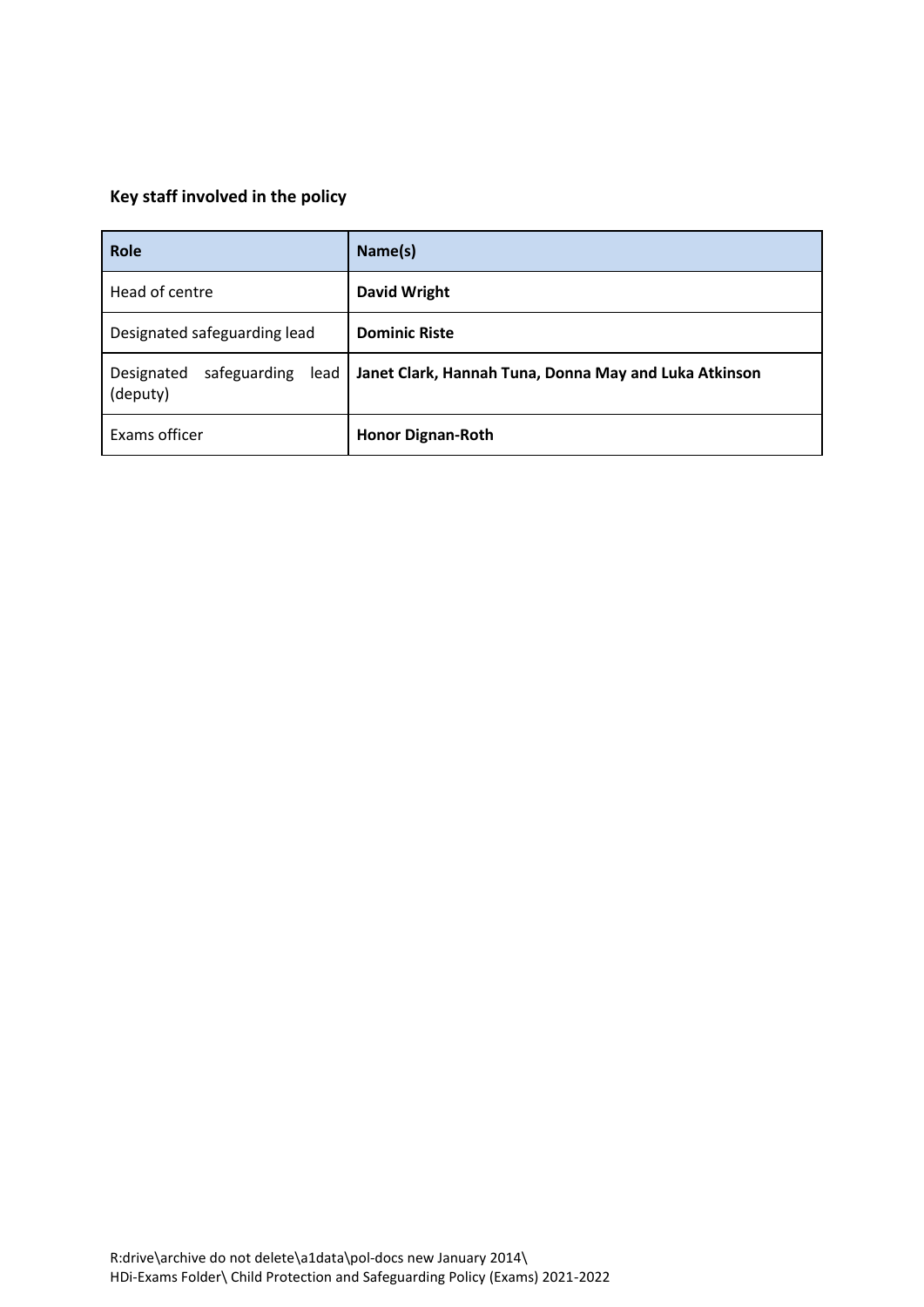# **Purpose of the policy**

This policy details how Woodlands School, in relation to the management, administration and conducting of examinations and assessments, ensures that the moral and statutory responsibility to safeguard and promote the welfare of children is met.

The policy also details how staff are trained and supported to be alert to, and report, the signs of abuse and neglect and how they will follow centre procedures to ensure that children receive effective support, protection, and justice.

The procedures contained in this policy apply to all staff associated with the management, administration and conducting of examinations and assessments at Woodlands School.

### **Policy aims**

- To provide all exams-related staff at Woodlands School with the necessary information to enable them to meet their safeguarding and child protection responsibilities
- To ensure consistent good practice
- To demonstrate the commitment with regard to safeguarding and child protection to pupils/students, parents/carers and other partners when taking examinations and assessments at Woodlands School
- To contribute to the wider centre Child Protection and Safeguarding Policy

# **Section 1 – Roles and Responsibilities**

### **Designated safeguarding lead (DSL)**

Dominic Riste will take lead responsibility for child protection and safeguarding in relation to examinations and assessments. The DSL will offer advice, support and expertise in all matters relating to child protection and safeguarding in relation to examinations and assessments etc.

### **Exams officer**

Will support the DSL as directed and assist with organising safeguarding training with the invigilators. The Exams Officer will also support Invigilators with reporting any safeguarding concerns. The Exam Officer will attend compulsory Safeguarding training.

### **Progress Mentors**

Attend mandatory safeguarding training and report any safeguarding concerns via "My Concern" or notify the DSL.

### **Invigilators**

Attend mandatory safeguarding training and report any safeguarding concerns to the DSL. If in need of support liaise with Exam Officer regarding next steps.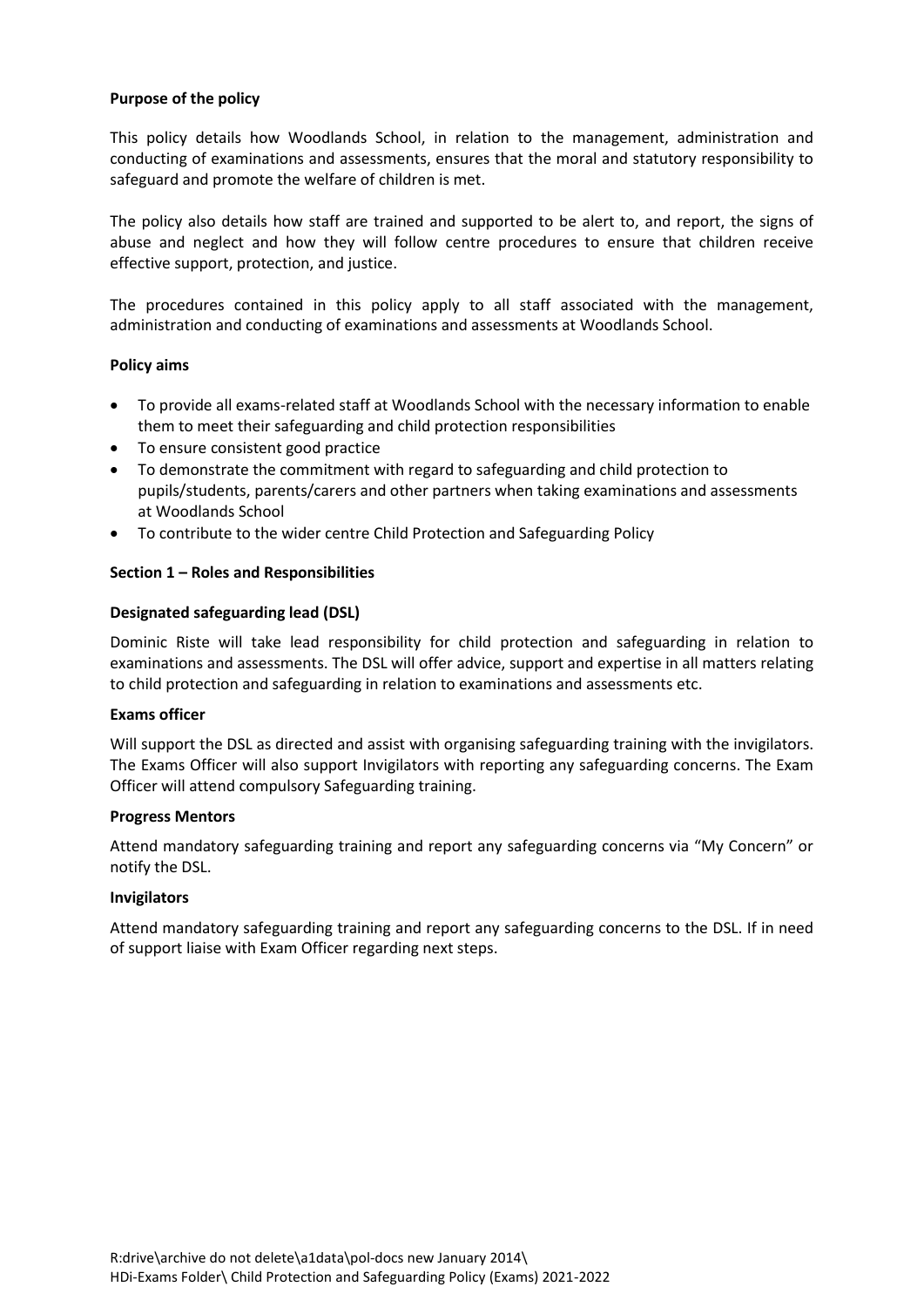# **Section 2 – Staff**

# **Recruitment**

Woodlands School ensures that only 'suitably qualified and experienced adults' are employed in the management, administration and conducting of examinations and assessments. This is supported by the safer recruitment process which includes:

- completing an application form which includes their employment history and explains any gaps in that history
- providing two referees, including at least one who can comment on the applicant's suitability to work with children
- providing evidence of identity and qualifications if in appropriate post
- verifying their mental and physical fitness to carry out their work responsibilities by completing a pre-employment Health questionnaire
- **•** verifying their professional (teaching) qualifications appropriate
- carrying out further additional checks, as appropriate, on candidates who have lived or worked outside of the UK,
- asking for written information about previous employment history and check that information is not contradictory or incomplete. We will seek references on all short-listed candidates, before interview. We will scrutinise these and resolve any concerns before confirming appointments.
- if offered employment, be checked in accordance with the Disclosure and Barring Service (DBS) regulations as appropriate to their role. This will include:
	- o an enhanced DBS check and a barred list check for those including unsupervised volunteers engaged in Regulated Activity
- if offered employment, provide evidence of their right to work in the UK
- be interviewed by a panel of at least two school leaders/governors, if shortlisted at least one of which will have Safer Recruitment training.

# **DBS check information**

All information on the checks carried out on those who are employed solely for the purpose of periodic exams-related activity, such as external invigilators/facilitators, will be recorded in the centre's single central record (SCR). Copies of these checks, where appropriate, will be held in individuals' personnel files.

# **Existing staff**

Although there is no statutory requirement to update DBS checks for existing staff, external invigilators/facilitators will be required to join the DBS update service every year and will not be engaged unless this is in place.

If there are concerns about an existing member of staff's suitability to work with children, all relevant checks will be carried out as if the individual was a new member of staff. This action will also be taken if an individual moves from a post that is not regulated activity to one that is.

Anyone who has harmed, or poses a risk of harm, to a child or vulnerable adult will be referred to the DBS:

- Where the 'harm test' is satisfied in respect of the individual (i.e., that no action or inaction occurred but the present risk that it could was significant)
- Where the individual has received a caution or conviction for a relevant offence
- If there is reason to believe that the individual has committed a listed relevant offence, under the Safeguarding Vulnerable Groups Act 2006 (Prescribed Criteria and Miscellaneous Provisions) Regulations 2009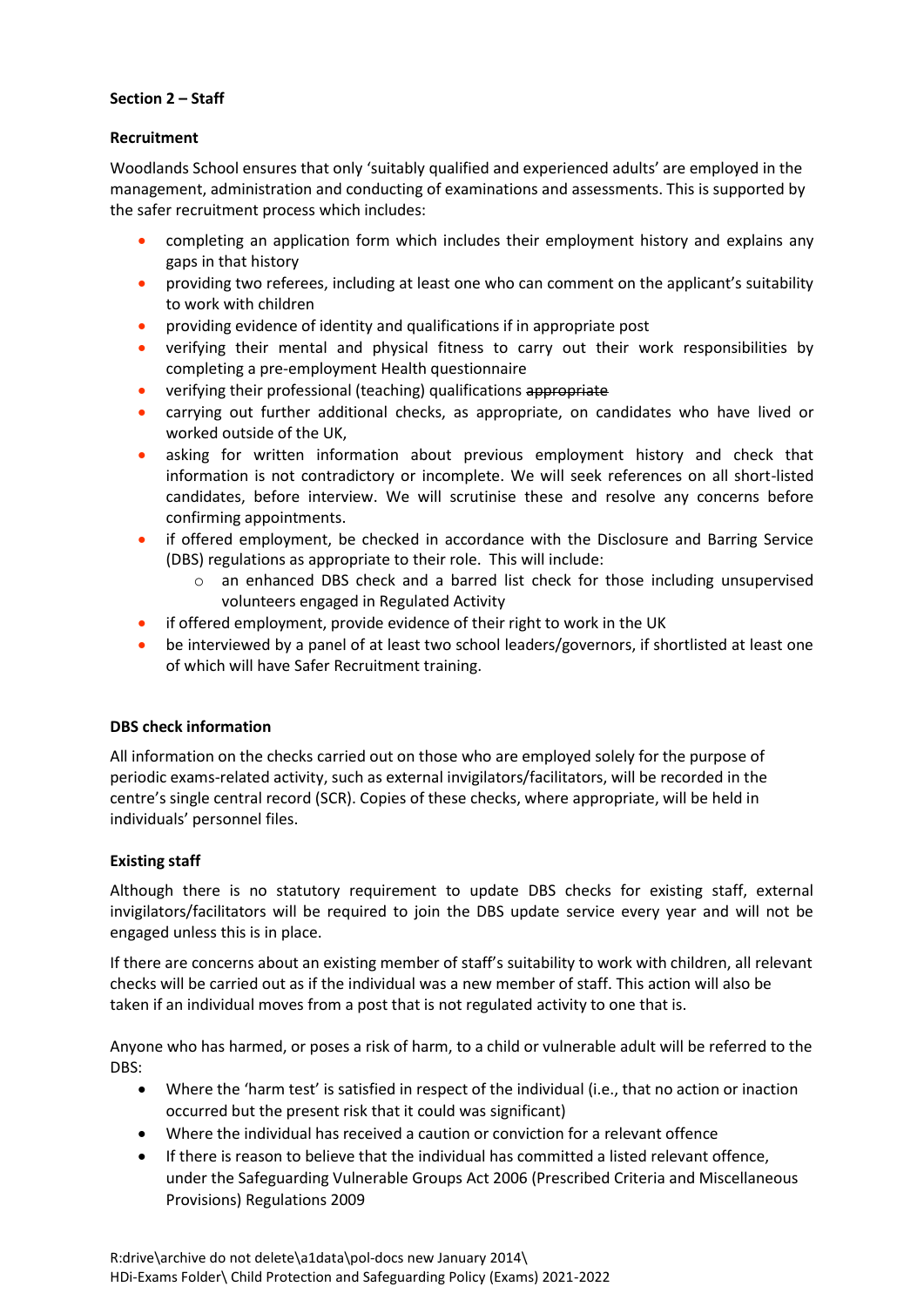If the individual has been removed from working in regulated activity (paid or unpaid) or would have been removed if they had not left

# **'Break in service'**

To comply with 'break in service' regulations, all external invigilators/facilitators will be required to register with the DBS Update Service on an annual basis and provide consent for the designated senior member of staff in charge of safeguarding arrangements to carry out an online check to view the status of their existing enhanced DBS certificate. This will not apply to any invigilators who meet the 'frequency test' at Woodlands School– e.g., working 3 or more times in a 30-day period, or attending the centre at least every 3 months for training, updates etc.

By registering with the Update Service, these staff will be permitted to attend on any day during an exam series (providing they can supply an updated Disclosure Certificate and ID) without the need for additional checks or any additional attendance at Woodlands School

# **Agency staff**

Written notification will be obtained from any agency or third-party organisation that it has carried out the necessary safer recruitment checks that we would otherwise perform. A check will also be performed to confirm that the person presenting themselves for work is the same person on whom the checks have been made.

# **Section 3 – Supporting staff**

All exams staff at Woodlands School are made aware of the good practice guidelines and staff code of conduct in relation to child protection and safeguarding.

They are informed and updated on the contents of the centre Child Protection and Safeguarding Policy by updated safeguarding training in line with KCSIE September 2021 and read the applicable section. Also they will confirm that they have read the following policies Safeguarding, Attendance, Missing Pupil, Anti-Bullying, Peer on Peer Abuse, Equality & Diversity, Special Educational Needs, Confidentiality, Whistleblowing, Child Protection, Code of Conduct.

| Date delivered                     | Details of training/information<br>delivered                       | Audience (e.g. invigilators, access<br>arrangements facilitators etc.)         |
|------------------------------------|--------------------------------------------------------------------|--------------------------------------------------------------------------------|
| <b>TBA</b>                         | Updated safeguarding training in<br>line with KCSIE September 2021 | Exam invigilators                                                              |
| 1 <sup>st</sup> September<br>2021  | Updated safeguarding training in<br>line with KCSIE September 2021 | Teaching Staff and FT associate staff                                          |
| 23 <sup>rd</sup> September<br>2021 | Updated safeguarding training in<br>line with KCSIE September 2021 | PT associate staff and any staff unable to<br>attend 1 <sup>st</sup> September |

# **Training/information delivered**

### **Section 4 – Areas covered**

All exams staff will be trained/updated on the following areas to ensure that they are complying with the centre policy on child protection and safeguarding:

- Photography and images
- Child protection procedures
- Recognising abuse physical abuse, emotional abuse, sexual abuse and neglect

R:drive\archive do not delete\a1data\pol-docs new January 2014\ HDi-Exams Folder\ Child Protection and Safeguarding Policy (Exams) 2021-2022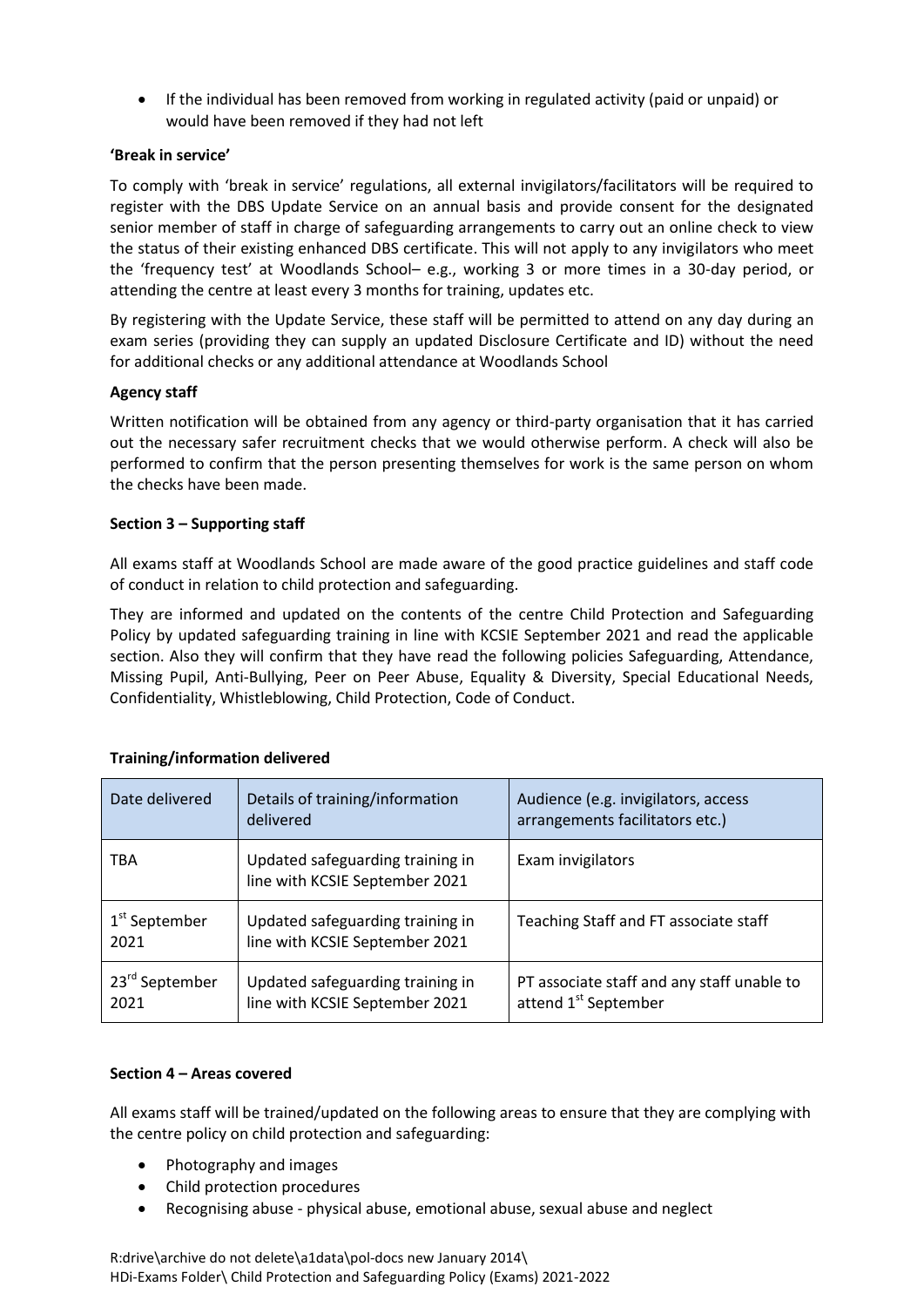- Indicators of abuse
- Taking action
- If a member of staff or volunteer is concerned about a pupil's welfare
- If a pupil discloses to a member of staff or volunteer
- Bullying, peer on peer abuse and harmful sexual behaviour
- Peer on peer sexual violence and sexual harassment
- Youth produced sexual imagery
- Serious violence
- Child sexual exploitation (CSE) and child criminal exploitation (CCE)
- So-called 'honour based' abuse
- Female genital mutilation
- Forced marriage
- Protecting children from radicalisation and extremism
- Domestic abuse
- Staff reporting concerns about a colleague or other adult who works with children (Whistleblowing)
- Confidentiality and information sharing

### Section 5 – Reporting

The process for staff to report issues/concerns relating to child protection and safeguarding is:

Any member of staff, volunteer or visitor to the school who receives a disclosure of abuse, an allegation or suspects that abuse may have occurred must report. Report immediately to the Designated Safeguarding Lead or in their absence, the Deputy Designated Safeguarding Leads. In the absence of all of the above, the matter should be brought to the attention of the most senior member of staff.]

If a member of staff needs to make a complaint/report a colleague or other adult who works with children (whistleblowing), they should [Detail the complaint, report to the head teacher or the Chair of Trustees. If the whistle-blower considers the matter too serious or sensitive to raise it internally, they may refer the matter to an external prescribed body]

### **Section 6 - Protocols for one-to one support/supervision**

Where staff are engaged in invigilation/facilitation and/or centre supervision on a one-to one basis with a candidate the following protocols should be followed.

#### **Summoning immediate assistance in case of any concern**

If an invigilator is carrying out one to one supervision they will be allowed to keep their mobile phone in their possession. The mobile phone is only to be used in the event of an emergency and kept on silent. Exams where one to one supervision is being carried out, there will also be a roaming invigilator to assist where appropriate.

Invigilators are able to summon for immediate assistance by either calling the roaming invigilator if they are there or phoning through to the Exam's Officer.

#### **Leaving the examination room temporarily**

Where a member of staff may accompany a candidate requiring a toilet break, pupils are asked to leave their blazers in the exam hall on their chairs. The pupil is escorted to the toilet facilities and left unaccompanied at the entrance. The invigilator will wait at the entrance until the pupil is finished and will escort them back to their seats. A logged record of toilet breaks will be carried out.

Where a member of staff may accompany a candidate who is feeling unwell they are to take them to pupil services for further assistance. If supervising a pupil on a one to one supervision, the invigilator